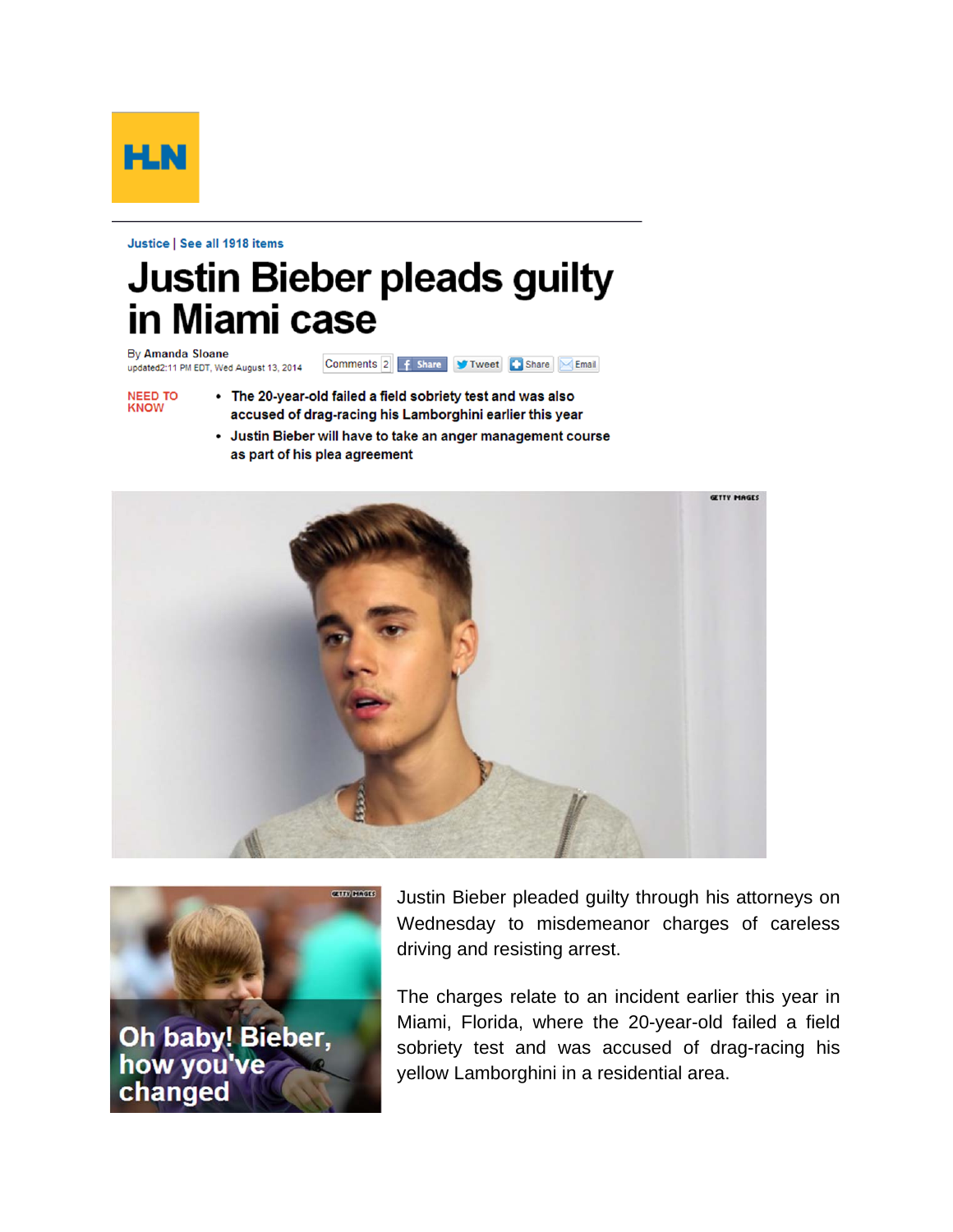Police charged Bieber in January with driving under the influence, resisting arrest without violence and driving without a valid license. The DUI charge has been downgraded to careless driving while the driving without a license charge has been dismissed since Bieber was later able to prove he had a valid license at the time.

As part of his plea agreement, Bieber will have to take 12 hours of anger management courses, pay all court costs associated with the case and donate \$50,000 to charity, which his lawyer said he already did "happily on his part."

Bieber was not present in court, as is his right, according to Judge William Altfield.

"I have not in any way had this defendant treated any differently than any other defendant that comes before this court," Altfield said Wednesday.

He also asked the pop star's lawyers to pass on the following message to their client: "While this is a case that involves driving under the influence... he needs to be cognizant of the fact that there are many young persons who are living under the influence -- and he is the influence. He is the one they look up to as a role model. And he has so much going for him. I'm a judge. I'm also a parent. And I'm also a fan of anybody that has musical talent such as him. But I hope that he realizes that his actions not only lead to consequences that affect him but they lead to consequences that affect others who are looking up to him."

State attorney Katherine Fernandez Rundle released the following statement following the hearing:

"The strengths and weaknesses of the case motivated everyone to seek this appropriate resolution. The ultimate purpose of the Miami Beach Police Department's initial traffic stop was to end some rash juvenile type conduct before a tragedy occurred. The intervention and counseling parts of the plea should provide a pathway toward adult responsibility."

Bieber has had a number of run-ins with the law over the last several months.

In July, Bieber pleaded no contest to a misdemeanor vandalism charge for throwing eggs at a former neighbor's house back in January. The judge ordered Bieber to serve two years supervised probation, perform five days of community labor, pay his neighbor \$80,900 in restitution and undergo 12 weekly anger management sessions.